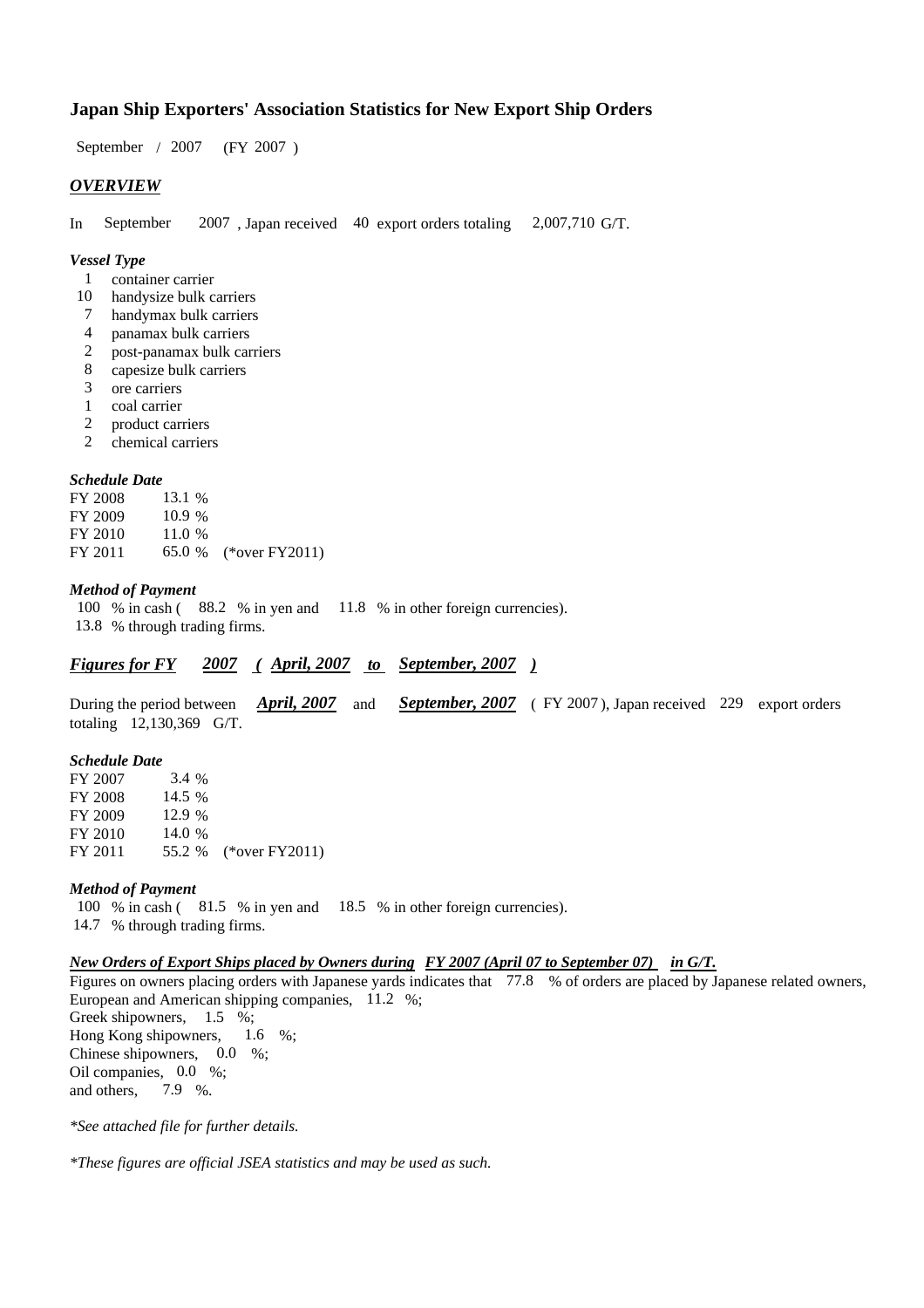# Based on Fiscal Year

No. G/T No. G/T No. G/T No. G/T No. G/T No. G/T No. G/T No. G/TGeneral Cargos ( 33 1,252,290 1 17,200 1 13,350 6 342,600 4 94,500 1 72,000 13 539,650 19 723,800 Bulk Carriers 331 15,399,270 64 2,723,540 24 888,700 48 2,729,830 59 2,211,390 35 1,859,910 230 10,413,370 289 13,030,930 Tankers | 112| 5,462,249|| 1| 120,300| 12| 777,099| 5| 26,750| 4| 177,400| 4| 75,800| 26| 1,177,349|| 39| 1,723,049 Combined Carriers 0 0 0 0 0 0 0 0 0 0 0 0 0 0 0 0Others 0 0 0 0 0 0 0 0 0 0 0 0 0 0 0 0Total 476 22,113,809 66 2,861,040 37 1,679,149 59 3,099,180 67 2,483,290 40 2,007,710 269 12,130,369 347 15,477,779 FY 2007 / FY2006 (%) \* 117.9 95.3 147.0 237.7 226.8 354.2 170.6 \*\* 102.4 In CGT | | 10,521,499| | 1,335,302| | 738,606| | 1,300,132| | 1,173,667| | 830,894| | 5,378,601|| | 6,929,822 Description Apr 06 to Mar 07 Apr 07 to May 07 June 2007 July 2007 August 2007 September 2007 Apr 07 to Sept 07 Jan 07 to Sept 07

*Figures for shipbuilding orders of 500 G/T and over for export as steel vessels placed with JSEA members are covered.*

\*FY 2006/FY2005

\*\*Calendar Year 2007

JSEA (October 2007)

 $\mathbf{0}$ 

## New Export Orders Placed in September 2007 (FY 2007)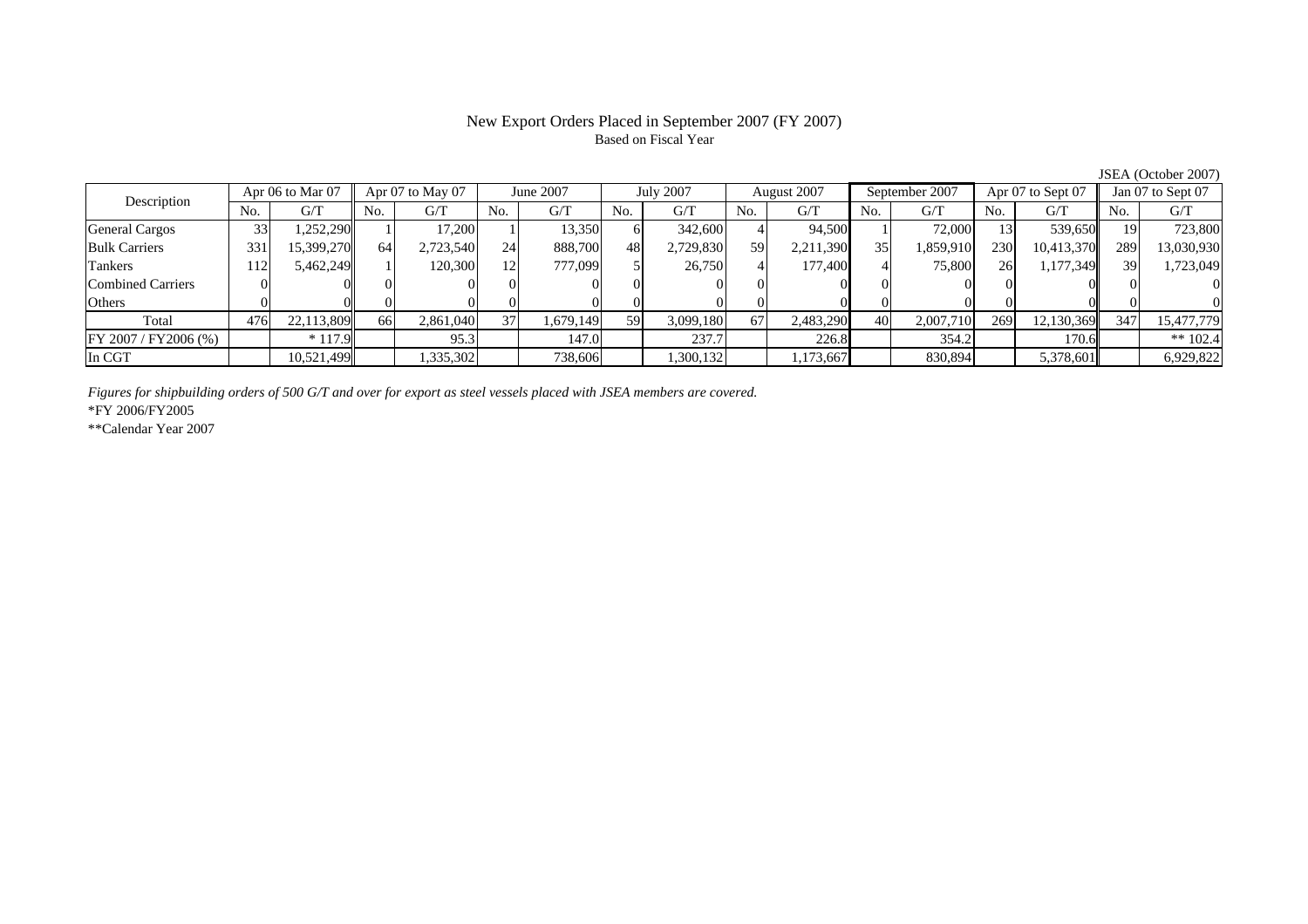#### Export Ships Delivered in September 2007 (FY 2007) Based on Fiscal Year

No. I G/T II No. I G/T II No. I G/T II No. I G/T G/T II No. I G/T II No. I G/T II No. I G/T II No. I G/T II No  $G/T$ General Cargos 26 1,068,981 6 233,981 5 340,349 2 40,696 4 142,937 3 187,870 20 945,833 30 1,288,194 Bulk Carriers 220 10,156,642 30 1,275,577 15 591,589 23 1,114,436 15 506,643 12 499,486 95 3,987,731 155 6,865,988 Tankers | 73 | 4,735,786|| 6| 252,014 | 10| 561,493 | 11| 609,890| 5| 136,957| 5| 380,290| 37| 1,940,644|| 59| 3,244,211 Combined Carriers 0 0 0 0 0 0 0 0 0 0 0 0 0 0 0 0Others | 0 | 0 | 0 | 0 | 0 | 0 | 0 | 0 | 0 | 0 | 0 | 0 Total 319 15,961,409 42 1,761,572 30 1,493,431 36 1,765,022 24 786,537 20 1,067,646 152 6,874,208 244 11,398,393 FY 2007 / FY2006 (%) \* 105.8 83.5 101.0 127.6 61.9 70.4 88.6 \*\* 89.4 In CGT | | 7,421,886| | 856,565 | 747,589| | 815,742| | 438,162| | 472,452| | 3,330,510|| | 5,331,082 July 2007 Description Apr 06 to Mar 07 Apr 07 to May 07 June 2007 July 2007 August 2007 September 2007 Apr 07 to Sept 07 Jan 07 to Sept 07

*Deliveries of new shipbuilding orders of 500 G/T and over for export as steel vessels placed with JSEA members are covered.*

\*FY 2006/FY2005

\*\*Calendar Year 2007

JSEA (October 2007)